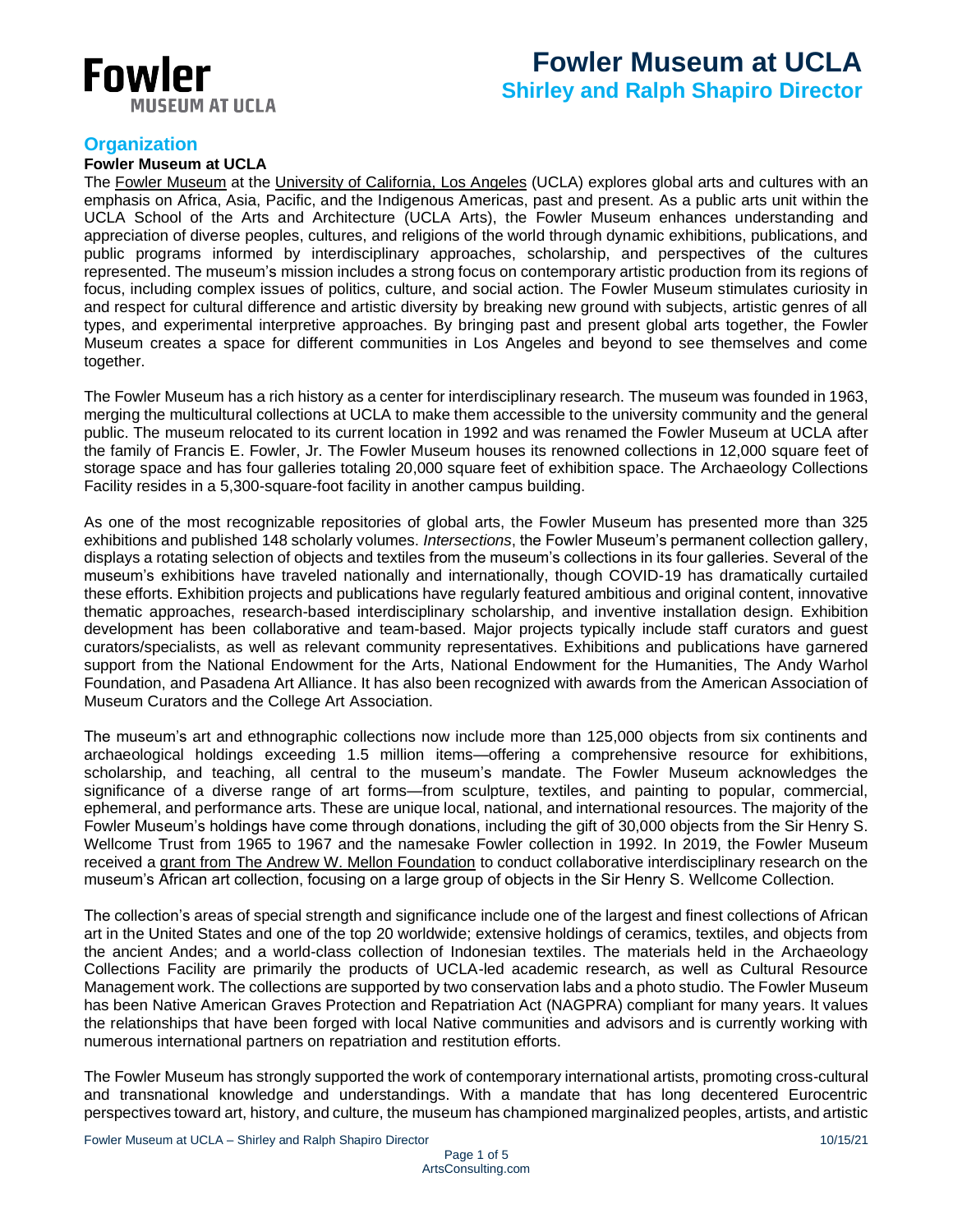genres from around the world. The museum has supported artists such as El Anatsui, José Bedia, Nick Cave, Belkis Ayón, and Zina Saro-Wiwa.

Education and engagement activities are also vital to the museum's mission and include programs that serve both UCLA and the broader community. University programs include interdisciplinary class visits and student-led performances. School programs provide K-12 students experiences that demonstrate the power of global arts and cultures via UCLA student-guided and self-guided experiences. Teacher programs and curriculum guides offer resources for all educators in the Los Angeles area and beyond to strengthen global arts and humanities education. The Fowler Museum also launched an initiative funded by the Lilly Endowment to engage the topic of lived religion in the 21<sup>st</sup> century museum. The project connects with local communities in Los Angeles to discuss and understand ritual and visual expressions of faith and how they could be portrayed or discussed within a museum context and to support new exhibitions, public programs, and digital initiatives. The project draws on the museum's research and work on the intersections of art and religion and its extensive collections of objects of religious worship from around the world.

The Fowler Museum currently employs 35 full-time and part-time career staff, nine contract employees, and approximately 35 students in various museum departments, including the [Fowler Museum store.](https://fowler.ucla.edu/museum-store/) The museum's annual operating budget is approximately \$5.5 million. The Fowler Museum boasts an active and dedicated membership, many of whom have been affiliated with the museum for decades. Of special note are two interest groups, the Textile Council and the Contemporary Council, which sponsor special programs and support exhibitions and publications in their respective areas. The Fowler Museum is also supported by the Advisory Council and the Fowler Fellows, two select groups consisting of respected individuals in the UCLA and local arts communities. The former serves on a voluntary basis and the latter are high-level donors to the museum.

#### **UCLA School of the Arts and Architecture**

The [UCLA School of the Arts and Architecture](https://www.arts.ucla.edu/) (UCLA Arts) plays a vital role in the cultural and artistic life of the university and the communities that it serves. Its commitment to innovative education, pioneering research, dynamic public service, community engagement, and social justice is fueled by the unwavering belief in the fundamental value of creativity and the artist's unique ability to shape the future and change the world. UCLA Arts provides an unparalleled environment in which to study, research, and experience the arts.

One of 12 prestigious professional schools at UCLA, UCLA Arts offers leading programs in four degree-granting departments—Architecture & Urban Design, Art, Design Media Arts, and World Arts and Cultures/Dance—as well as one school-wide minor, the Visual and Performing Arts Education program (VAPAE). Its internationally acclaimed museums, the Fowler Museum and Hammer Museum, and its groundbreaking performing arts program, UCLA's Center for the Art of Performance, form a dynamic gateway that connects the public through the vitality of the arts.

Rooted in an understanding of the profound interdependence between creativity and academic research, UCLA Arts' innovative and rigorous programs combine studio-based practice with critical studies and liberal arts scholarship—all within the context of the nation's leading public research university. In advancing this holistic approach to professional arts education, it encourages students to pursue their passions, find their voices, and hone their vision while upholding the highest standards of excellence and innovation within each discipline.

The community of artists, curators, designers, architects, performers, ethnographers, scholars, activists, and creative entrepreneurs fundamentally believes that the practice and presence of the arts are a cornerstone of the creative thinking and collaborative approaches that the 21st century demands. The Visual and Performing Arts Education Program offers students the opportunity to develop into informed teaching artists while delivering handson arts programming to K-12 students and others in underserved communities. The school's eight faculty-led research centers foster vital connections between the arts and other disciplines, bringing together creativity and research to address issues such as global health, climate change, prison reform, sustainable urban development, environmental justice, access and equity in the arts, the role of technology in our lives, and more.

#### **UCLA**

As the largest presenter of [public arts programming](https://goarts.ucla.edu/about) in one of the world's global capitals of culture and creative industry, UCLA is uniquely positioned to welcome and engage Los Angeles's diverse communities through its two world-class museums, acclaimed performing arts program, renowned film and television archive, three leading professional arts schools, and distinguished humanities division. Founded in 1919, UCLA has an enrollment of more than 46,000 students, including 31,636 undergraduates and 14,364 graduate students, medical and dentistry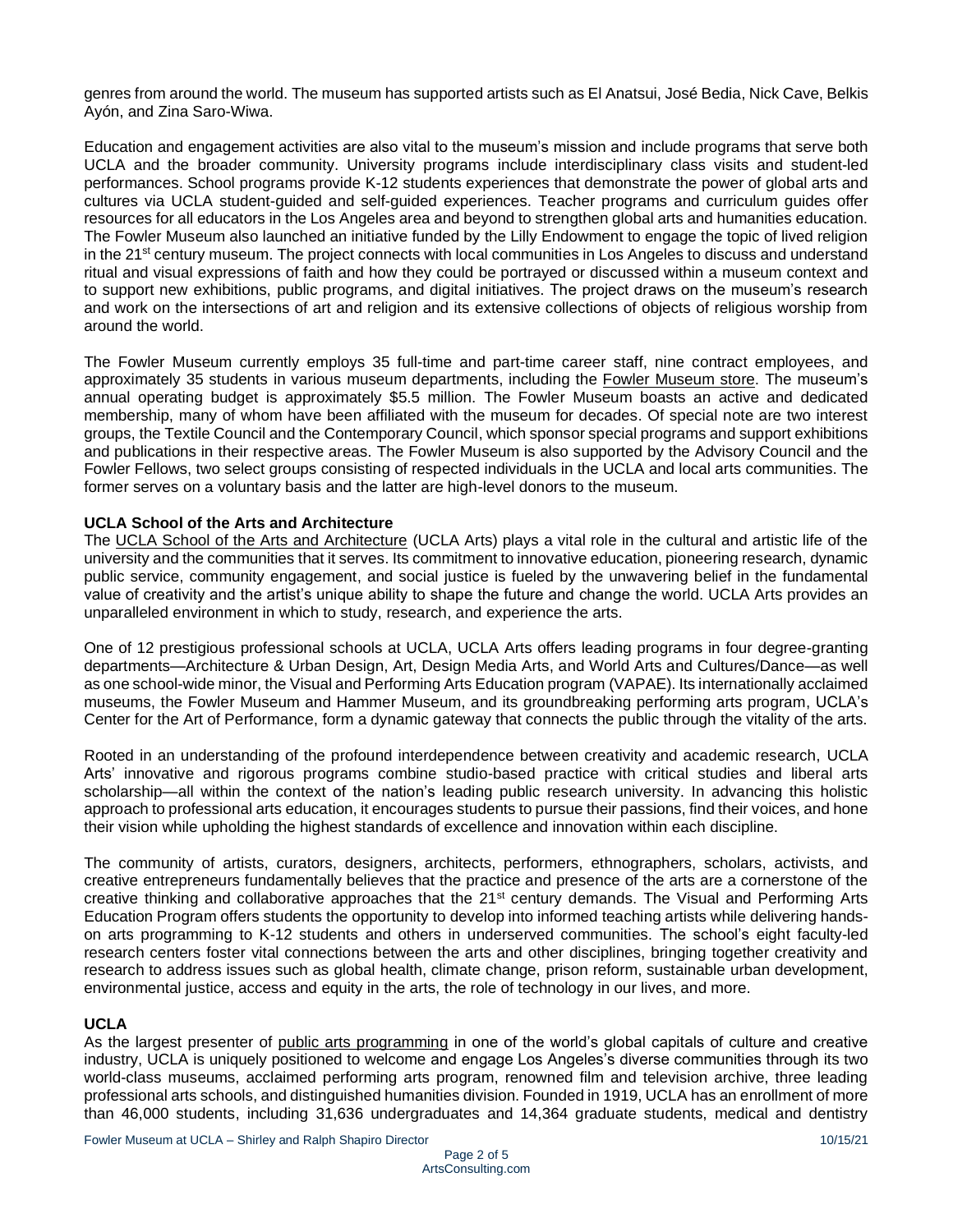interns, and residents. The student body is 72 percent non-white and 59 percent women. Offering more than 3,900 courses in 109 academic departments with 125 majors and 90 minors, UCLA is the most applied to university in the nation with more than 139,000 freshman applications and 28,440 transfer applications received for the fall of 2021, representing all 50 states and 140 countries.

# **Community**

The UCLA campus sits on 419 acres of the Westwood neighborhood in Los Angeles, five miles from the Pacific Ocean, on the traditional, ancestral, and unceded territory of the Gabrielino/Tongva peoples. Los Angeles County boasts 15 beaches, nine national parks, more than 93 museums, 11 major league professional sports teams, and four major amusement parks. The county is the one of the largest in the United States, with nearly 10 million residents in 88 cities and nearly 140 unincorporated areas. Los Angeles County ranks among the most ethnically and culturally diverse populations in the world and has at least 185 languages spoken at home.

Sources: edited fromlacounty.gov, discoverlosangeles.com

# **Position Summary**

The Shirley and Ralph Shapiro Director (Director) will have overall operational responsibility for the Fowler Museum, staff, and activities in pursuit of its mission. The Director will serve as the chief spokesperson, representing the museum and fostering connections within the university and across the greater Los Angeles community while also maintaining an active presence in the museum and cultural community regionally and nationally. This individual will have responsibility for the museum's exhibition, collection, scholarship, and programs. They will lead, mentor, and develop a collaborative team—consisting of the Deputy Director, Chief Curator, Director of Exhibitions, Director of Education and Interpretation, Director of Development, and Director of Communications and Engagement—while encouraging cross-departmental communication. The Director will provide leadership and strategic direction in support of the museum's internal and external activities guided by a commitment to diversity, equity, inclusion, and belonging. The Director will report to the Dean of the School of the Arts and Architecture.

# **Roles and Responsibilities**

#### **Visionary Leadership and Strategic Direction**

- Lead the strategic planning, direction, and implementation of the Fowler Museum as a public arts unit within UCLA Arts, supporting the museum's broader goals, the mission of the school and university, and a shared commitment to articulating a compelling vision for the Fowler Museum as a  $21<sup>st</sup>$  century museum and cultural destination.
- Develop opportunities to support the Fowler Museum's mandate as a teaching resource, providing oversight  $\blacksquare$ and management of senior staff to ensure ongoing scholarship and connection to both university and external stakeholders and audiences.
- Prioritize diversity, equity, inclusion, and belonging in all areas of the museum with a focus on the critical storytelling that is needed to advance the anti-racist and post-colonial mission, vision, and values of the Fowler Museum, UCLA Arts, and UCLA.
- Guide capital planning efforts to ensure that the museum's short- and long-range facilities needs are met and collaborate with the Deputy Director to ensure the effective operation and maintenance of current facilities.
- Build and maintain a high-performing team, set clear direction, and mentor, evaluate, and guide senior management to support a culture of excellence, diversity, inclusion, and belonging.
- Guide the activities of the senior team, in collaboration with the Deputy Director, to ensure operating goals are set and met.
- Establish systems to track progress and measure operational and organizational effectiveness and communicate key metrics and performance indicators to the staff, Dean, and key stakeholders.
- Work with the Deputy Director to ensure that the necessary organizational structure, policies, systems controls, and procedures are in place and regularly reviewed for effectiveness.
- Represent the museum on the UCLA Chancellor's Council on the Arts and other councils and committees within the university.
- Actively engage with a comprehensive network of museum professionals, scholars, artists, and collectors, participating in relevant meetings and organizations to support the museum's mission and strategic goals.
- Embrace other visionary leadership and strategic direction opportunities as needed.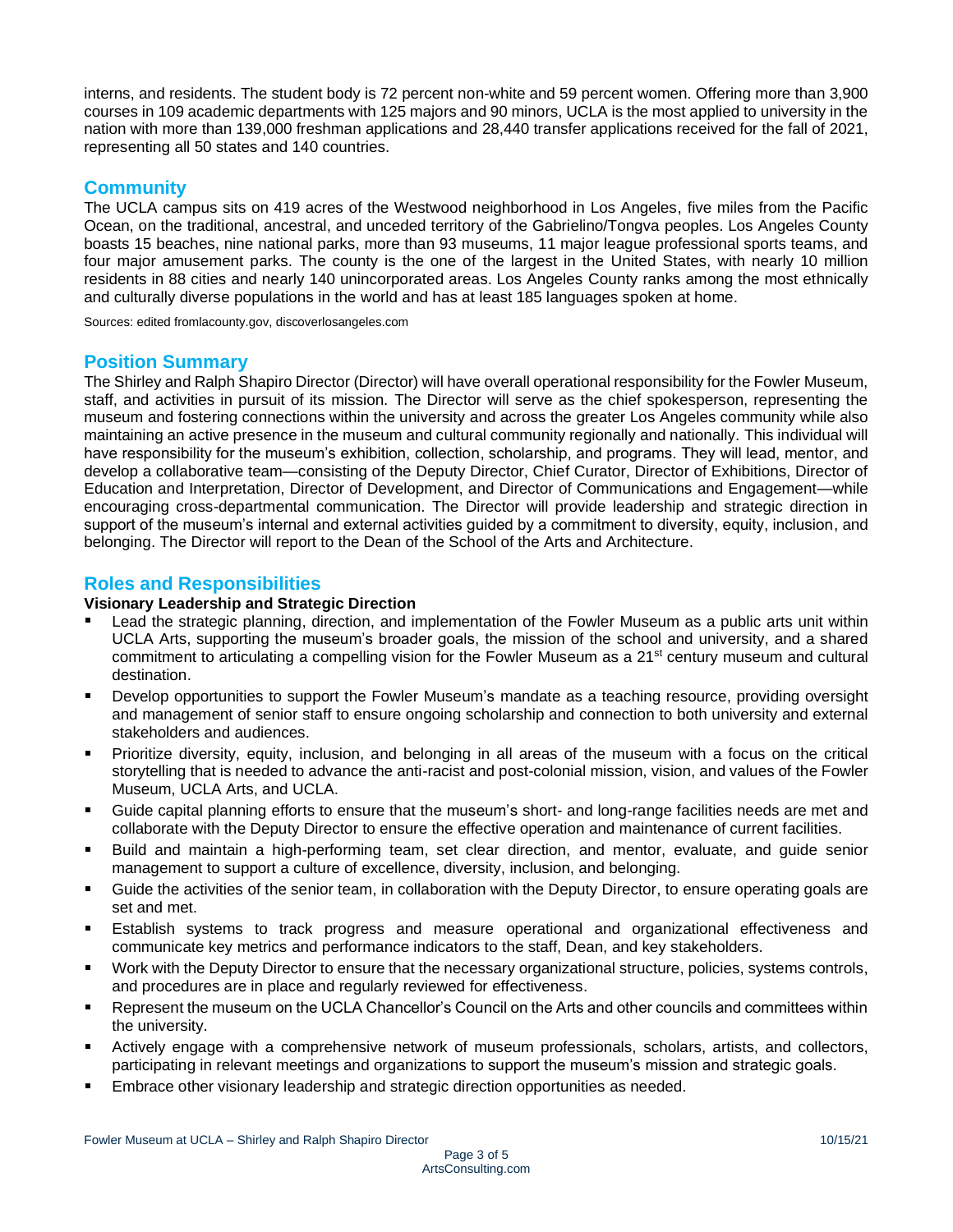## **Collections Care, Exhibitions, and Program Development**

- Ensure collection management policies and procedures are developed to create a sustainable plan for collection care and growth in the short- and long-term.
- Confirm that collections care is fully informed by the NAGPRA and other frameworks for repatriation and restitution as it relates to collections and exhibitions at the Fowler Museum.
- Integrate the Fowler Museum's exhibitions and programs into the mission of UCLA and UCLA Arts and promote the use of both for research, scholarship, teaching, and community engagement.
- Guide the development of institutional curatorial priorities, including exhibitions and collections care that address the short- and long-term needs of the museum and the community it serves, with the highest curatorial and ethical standards of the field.
- Develop relationships with foundations and other grant funding institutions to enhance the museum's research, exhibitions, and programs.
- Develop relationships with scholars, artists, and institutions to support the creation and curation of vibrant exhibitions that build of the Fowler Museum's reputation and advance new scholarship and conversations within and beyond the field.
- Leverage a broad range of programs to activate the museum's mission, develop partnerships, and build a range of diverse audiences that inform the museum's priorities with key partners in co-curating the visitor experience.
- Embrace other collections care, exhibitions, and program development opportunities as needed.

#### **Revenue Enhancement and Community Engagement**

- Serve as a positive spokesperson and ambassador for the Fowler Museum in collaborating and interacting regularly with diverse students, faculty, staff, and visitors to elevate the museum's international public profile.
- Interact regularly with the Fowler Museum's Advisory Council to ensure it is actively engaged in the museum's future.
- Develop an active community presence, building positive connections and authentic relationships to understand opportunities for new initiatives and partnerships that support museum attendance and participation.
- Serve as the museum's chief fundraiser, transparently and proactively engaging with UCLA External Affairs, ٠ UCLA Arts Development, and the Fowler Museum's development staff.
- Cultivate and steward major donors and prospects who will provide resources for the ongoing growth and vibrancy of exhibitions, collections, and strategic initiatives.
- Guide development activities with the Director of Development to maintain authentic and deep relationships with key funders and the donor community to support short- and long-term revenue goals.
- Strengthen the museum's brand through a clear and responsive communications strategy.
- Build strong, positive relationships with campus, civic, and cultural leaders to advance the Fowler Museum's interests and reputation, ensuring that the museum serves as a vital cultural resource within the Los Angeles community and beyond.
- Embrace other revenue enhancement and community engagement opportunities as needed.

## **Traits and Characteristics**

The Director will be a versatile and visionary leader who values scholarly knowledge within arts, museum, university, and community contexts and seeks new learning opportunities that meet and help define strategic priorities. Structured and organized, this individual will have the ability to easily adapt and comfortably shift daily activities to respond to the changing needs of the Fowler Museum's many constituents while staying focused on key goals and objectives. With a passion for broad community engagement and public dialogue, the Director will be a peopleoriented and enthusiastic collaborator who thrives in frequent interactions with diverse constituencies and partnerships.

Other key competencies include:

- Leadership The capacity to organize and motivate others to accomplish goals while creating a sense of order, direction, and active participation among a variety of internal and external stakeholders.
- **Diplomacy and Appreciating Others**  The dexterity to effectively and tactfully handle difficult situations and treat others fairly regardless of differences in order to maintain positive relationships with genuine concern and appreciation for others.
- **Professional and Personal Accountability** The flexibility to prioritize and complete the tasks necessary to

Fowler Museum at UCLA – Shirley and Ralph Shapiro Director 10/15/21 10/15/21